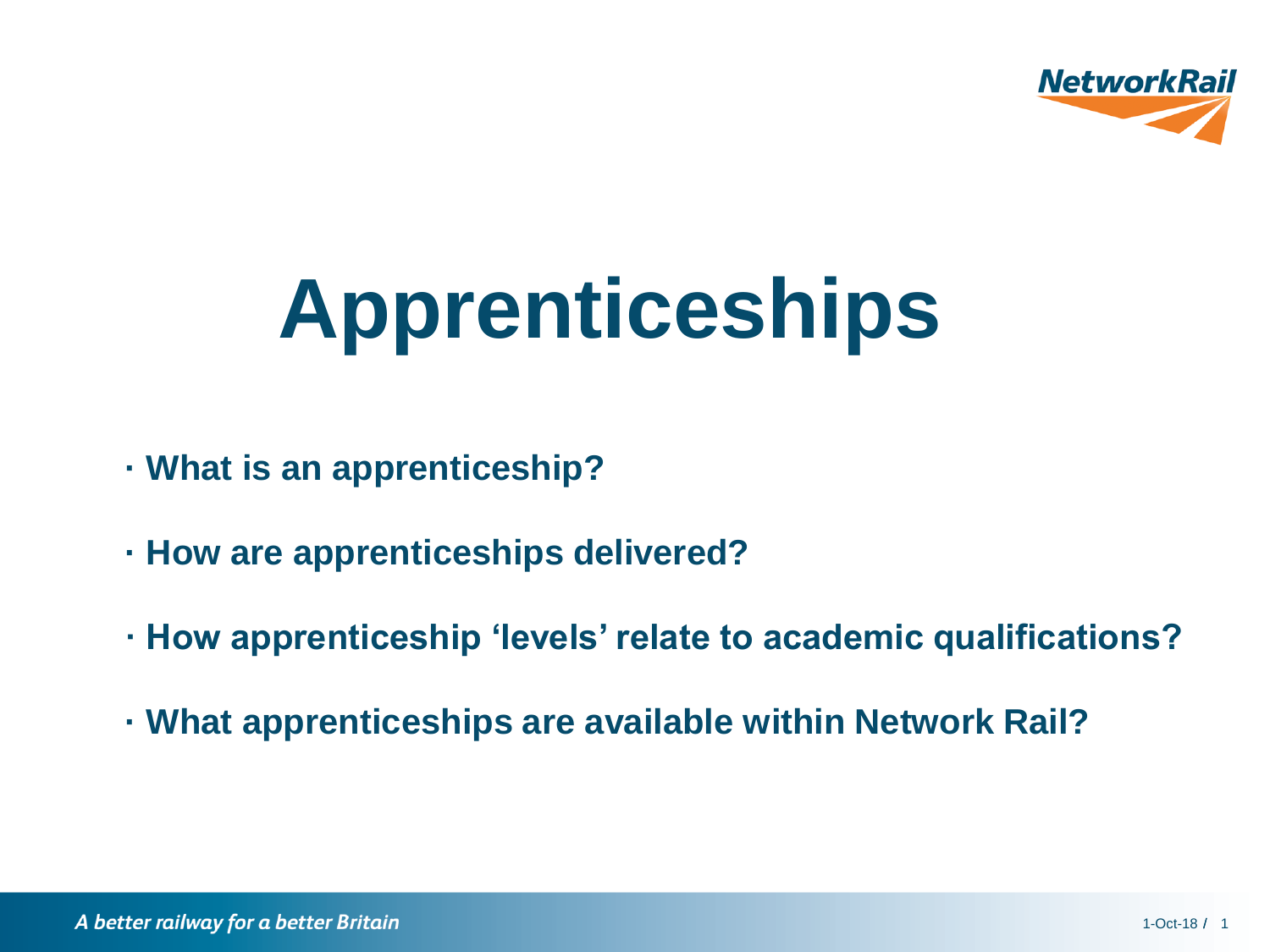

#### **Myths**

• **Apprenticeships are for 16 – 25 year olds**

• **Apprentices are there to make the tea and do menial jobs**

• **Apprenticeships are what you do if you fail your exams**

• **I will have to take a pay cut to do an apprenticeship**

• **Apprenticeships are mainly for the construction industry**



| <b>Facts</b>                                                         |
|----------------------------------------------------------------------|
| Apprenticeships are for anyone,<br>there are no age limits           |
| <b>Apprenticeships are all about</b><br>learning through doing       |
| <b>Apprenticeships often include</b><br>qualifications, even degrees |
| 80% of your time is your day<br>job. You will not take a pay cut     |
| <b>Apprenticeships exist in every</b><br>industry                    |

#### **Training is funded through the apprenticeship levy**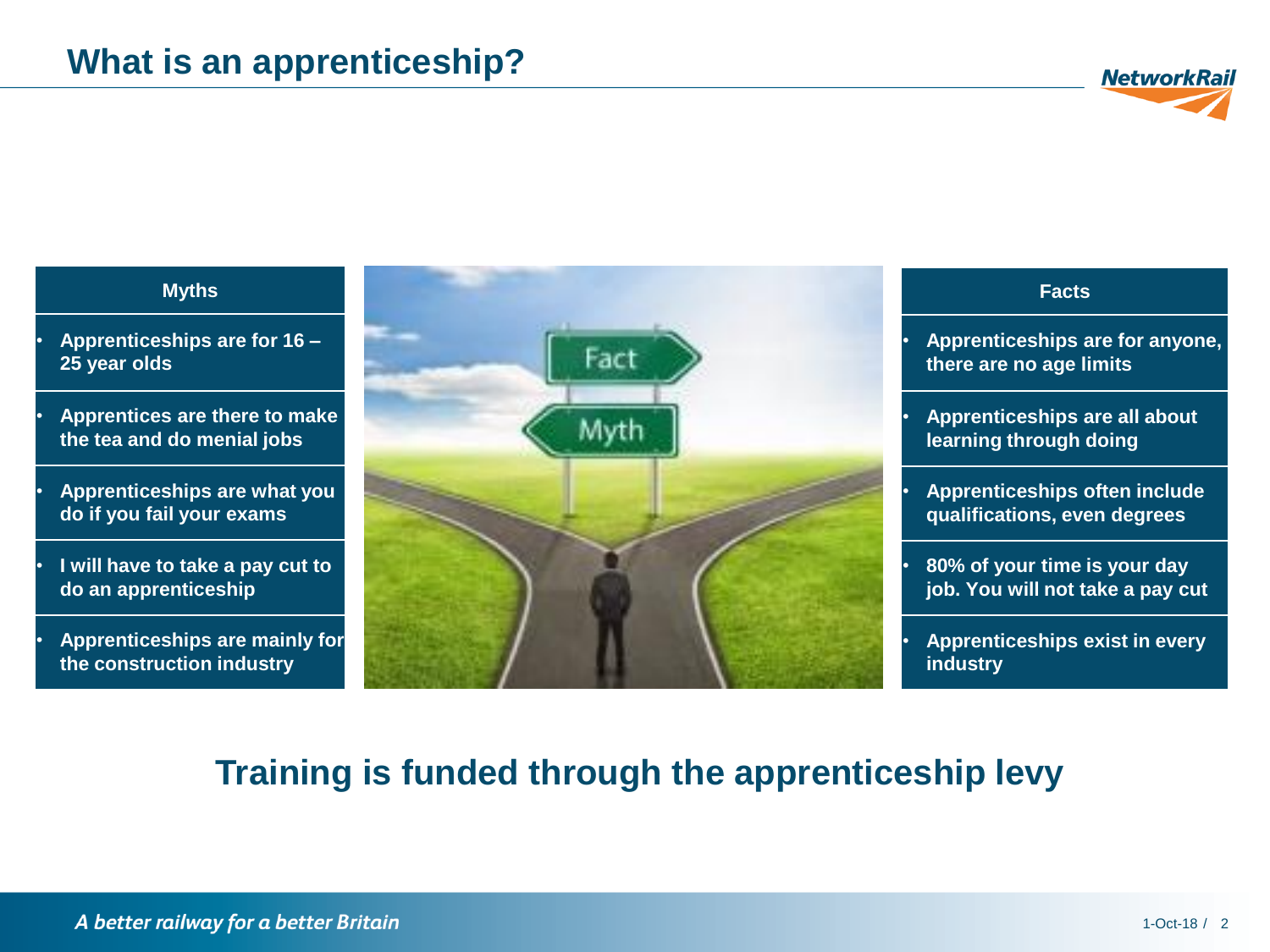### **How are apprenticeships delivered?**



#### A better railway for a better Britain

**NetworkRail**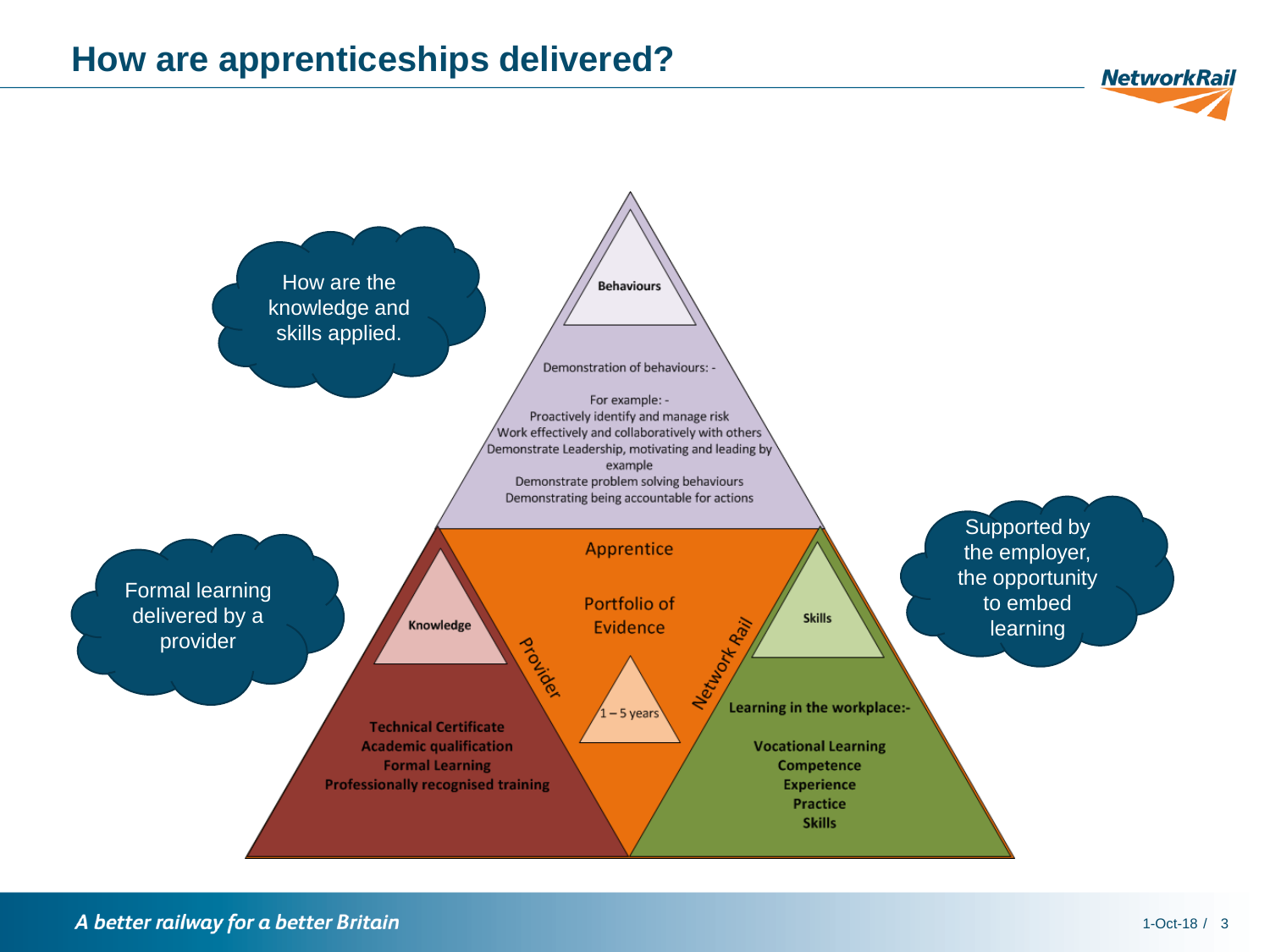## **How apprenticeship 'levels' relate to academic qualifications?**



A better railway for a better Britain

**NetworkRail**